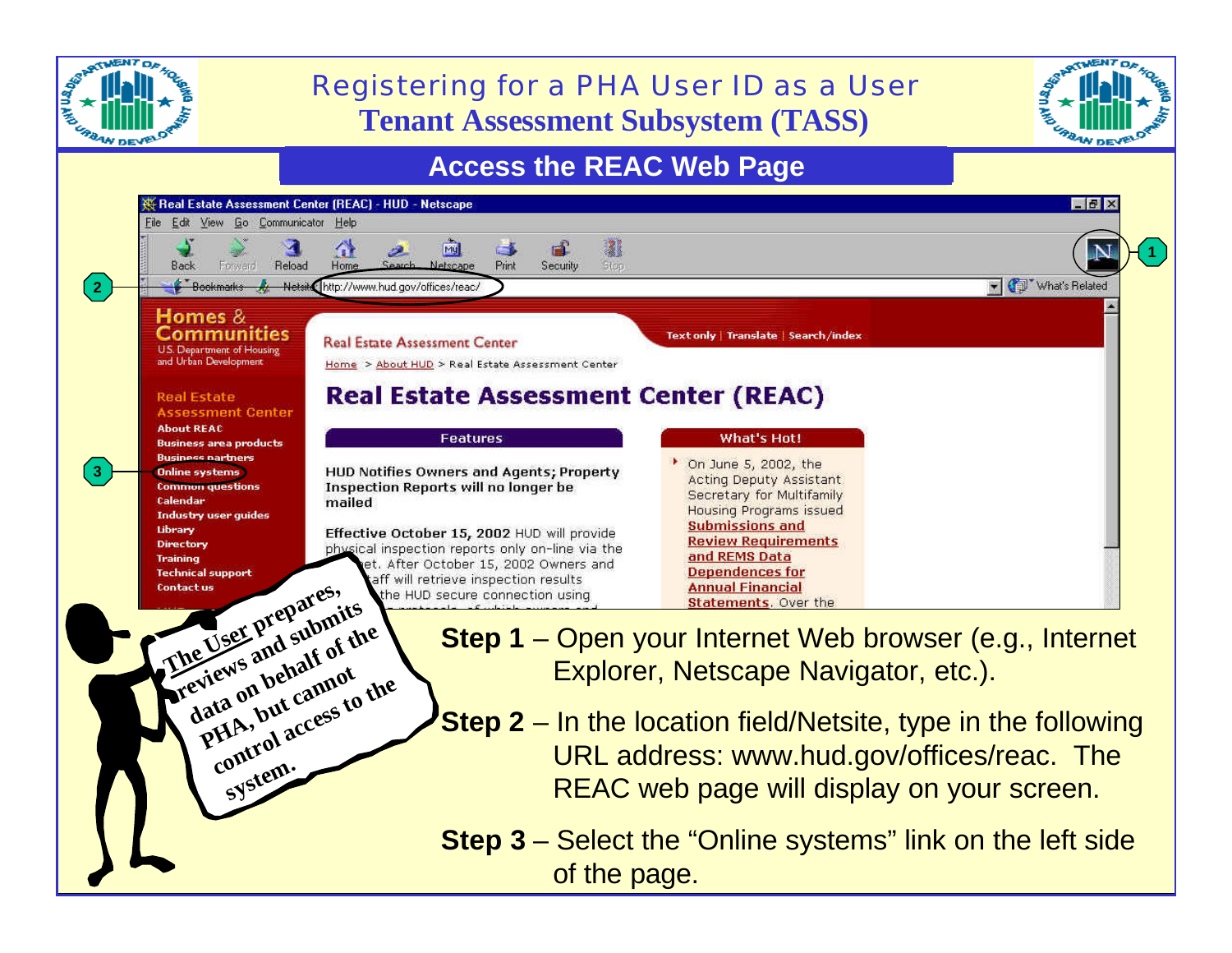

## **Tenant Assessment Subsystem (TASS)** Registering for a PHA User ID as a User



## **Access the Online Registration Page**



**Step 4** – Move to the right of the Online Systems page and select the "Online" Registration" button.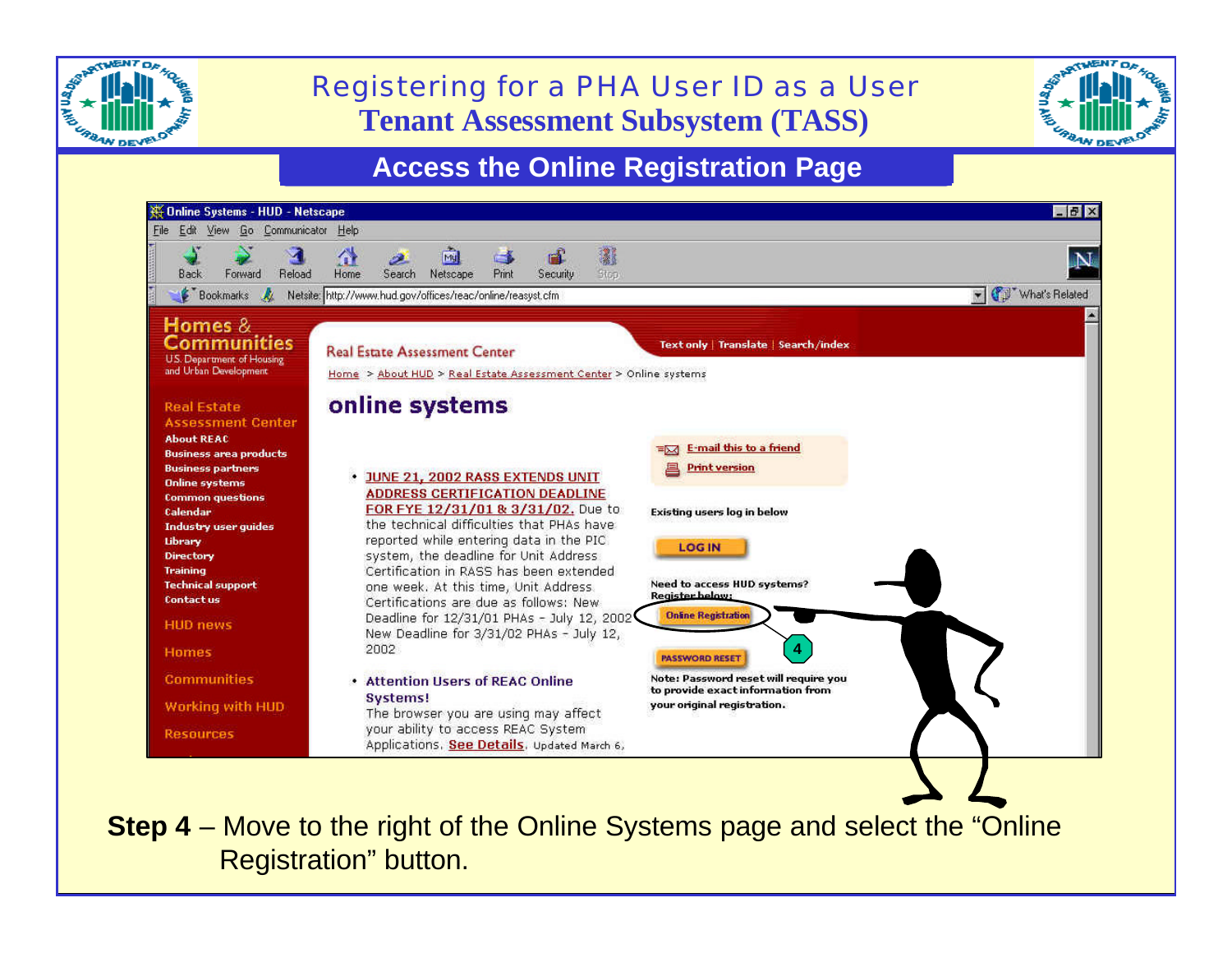

## **Tenant Assessment Subsystem (TASS)** Registering for a PHA User ID as a User



## **Access the Online Registration Page**



link, which will display the PHA Coordinator and User registration **Step 5** – Move to the left of the page and select the "Public Housing Agen" form.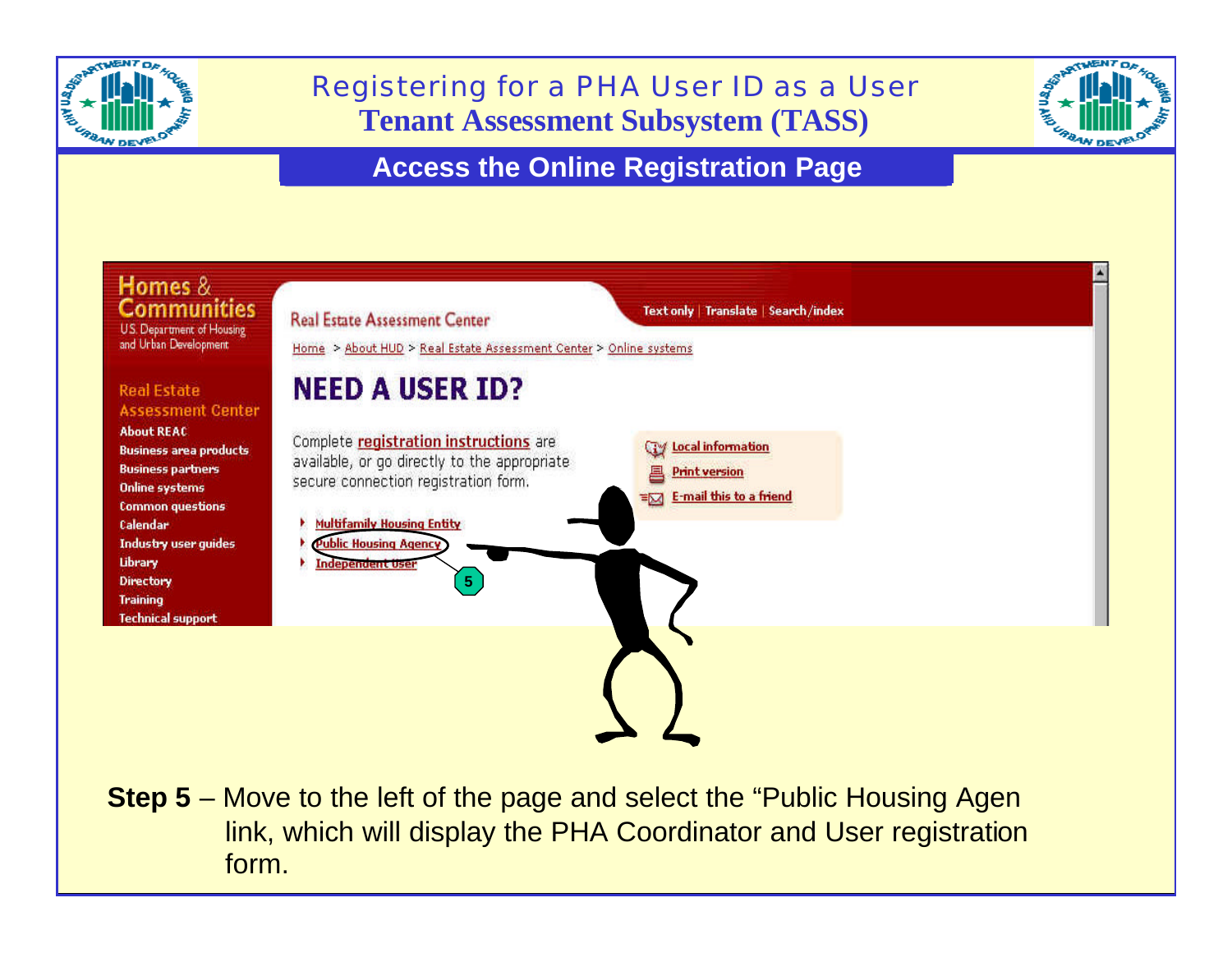|                                       |                                                                                                                                                                                                                                                                                                         | Registering for a PHA User ID as a User<br><b>Tenant Assessment Subsystem (TASS)</b>                                                                                                                                                                                                                                                                                                                                                                                                                                                                                                                                                                                                                                                                                                                                                       |
|---------------------------------------|---------------------------------------------------------------------------------------------------------------------------------------------------------------------------------------------------------------------------------------------------------------------------------------------------------|--------------------------------------------------------------------------------------------------------------------------------------------------------------------------------------------------------------------------------------------------------------------------------------------------------------------------------------------------------------------------------------------------------------------------------------------------------------------------------------------------------------------------------------------------------------------------------------------------------------------------------------------------------------------------------------------------------------------------------------------------------------------------------------------------------------------------------------------|
| <b>Complete the Registration Form</b> |                                                                                                                                                                                                                                                                                                         |                                                                                                                                                                                                                                                                                                                                                                                                                                                                                                                                                                                                                                                                                                                                                                                                                                            |
|                                       | <b>Step 6 – Select the "User"</b><br><b>Application Type radio</b><br>button.<br><b>Step 7</b> – Complete the form by filling                                                                                                                                                                           | Application Type: Coordinator C User C<br><b>First Name:</b><br>Middle Initial:<br>Last Name:<br>Social Security Number:                                                                                                                                                                                                                                                                                                                                                                                                                                                                                                                                                                                                                                                                                                                   |
|                                       | out all the fields.<br>Remember the password<br>you choose AND how you<br>entered it.                                                                                                                                                                                                                   | <b>Organization Information</b><br>· Provide the name of the Public Housing Authority you represent<br>· Provide the Number of the Public Housing Authority you represent<br>Organization Name:<br>Organization ID:<br>Previde your e-mail address.                                                                                                                                                                                                                                                                                                                                                                                                                                                                                                                                                                                        |
|                                       | <b>Step 8 – Select the "Send"</b><br>Application" button. A<br>confirmation page will<br>display on your screen (not<br>shown). If the information<br>you entered is accurate,<br>select the "Confirm/Submit"<br>button. If corrections are<br>necessary, select the<br>"Cancel Application"<br>button. | · Include your e-mail user name, the @ sign and [servicename com/edulorg/net/etc.]. For example: jsruith@aoLoom, johndoe@adv.org,<br>hidb84a@prodigy.com<br>$\mathbf{7}$<br>E-mail<br>Address:<br>Choose a Password.<br>· You will enter your password each time you use this service. Your password should be dicharacters in length and should be comprised of letters and numbers<br>(for example, brad33). Do not use punctuation or special characters. Important Your parsword will be recorded EXACTLY as you type it, so make a note if you<br>enter in upper and lower case.<br>Password:<br>Re-enter Password for Verification:<br>Mother's Maiden Name.<br>· Please provide this information for future verification when processing password reset requests.<br>Muther's Maiden Name:<br>8<br>Clear Fields<br>Send Application |